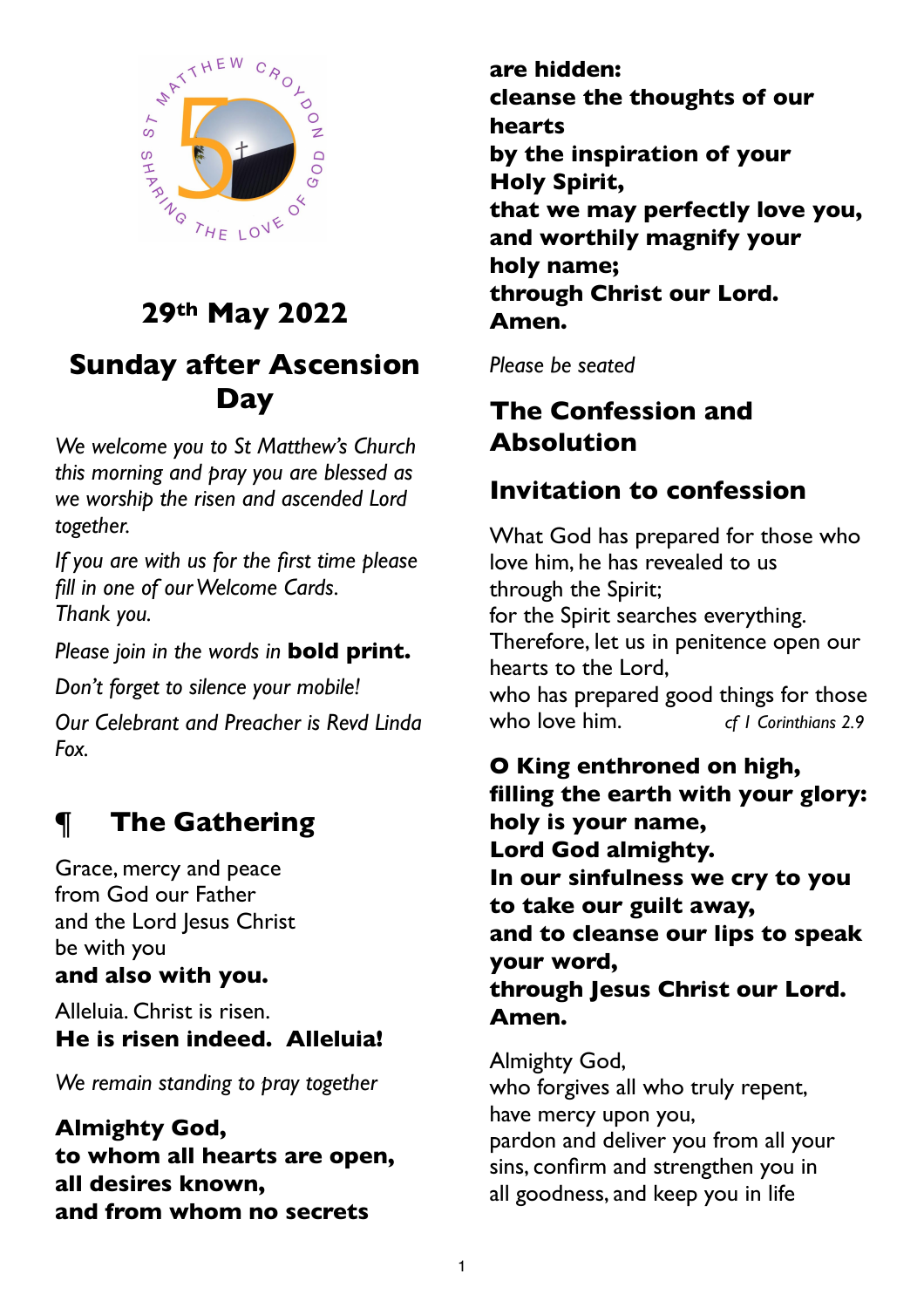eternal; through Jesus Christ our Lord. **Amen.** 

*Please stand* 

## **Gloria in Excelsis**

**Glory to God in the highest, and peace to his people on earth.**

**Lord God, heavenly King, almighty God and Father, we worship you, we give you thanks, we praise you for your glory.**

**Lord Jesus Christ, only Son of the Father, Lord God, Lamb of God, you take away the sin of the world: have mercy on us; you are seated at the right hand of the Father: receive our prayer.**

**For you alone are the Holy One, you alone are the Lord, you alone are the Most High, Jesus Christ, with the Holy Spirit, in the glory of God the Father. Amen.**

## **The Collect**

## *A period of silent prayer*

Risen, ascended Lord, as we rejoice at your triumph, fill your Church on earth with power and compassion, that all who are estranged by sin may find forgiveness and know your peace, to the glory of God the Father. **Amen.**

## **¶ The Liturgy of the Word**

Let us prepare ourselves for the Word of God as it comes to us in the reading of Holy Scripture.

## **Our hearts and minds are open.**

*Please be seated*

## **First Reading**

### *Acts 16.16-34*

One day, as we were going to the place of prayer, we met a slave-girl who had a spirit of divination and brought her owners a great deal of money by fortune-telling. 17While she followed Paul and us, she would cry out, 'These men are slaves of the Most High God, who proclaim to you a way of salvation.' 18She kept doing this for many days. But Paul, very much annoyed, turned and said to the spirit, 'I order you in the name of Jesus Christ to come out of her.' And it came out that very hour.

19But when her owners saw that their hope of making money was gone, they seized Paul and Silas and dragged them into the market-place before the authorities. 20When they had brought them before the magistrates, they said, 'These men are disturbing our city; they are Jews and are advocating customs 21that are not lawful for us as Romans to adopt or observe.' 22The crowd joined in attacking them, and the magistrates had them stripped of their clothing and ordered them to be beaten with rods. <sup>23</sup> After they had given them a severe flogging, they threw them into prison and ordered the jailer to keep them securely. 24Following these instructions, he put them in the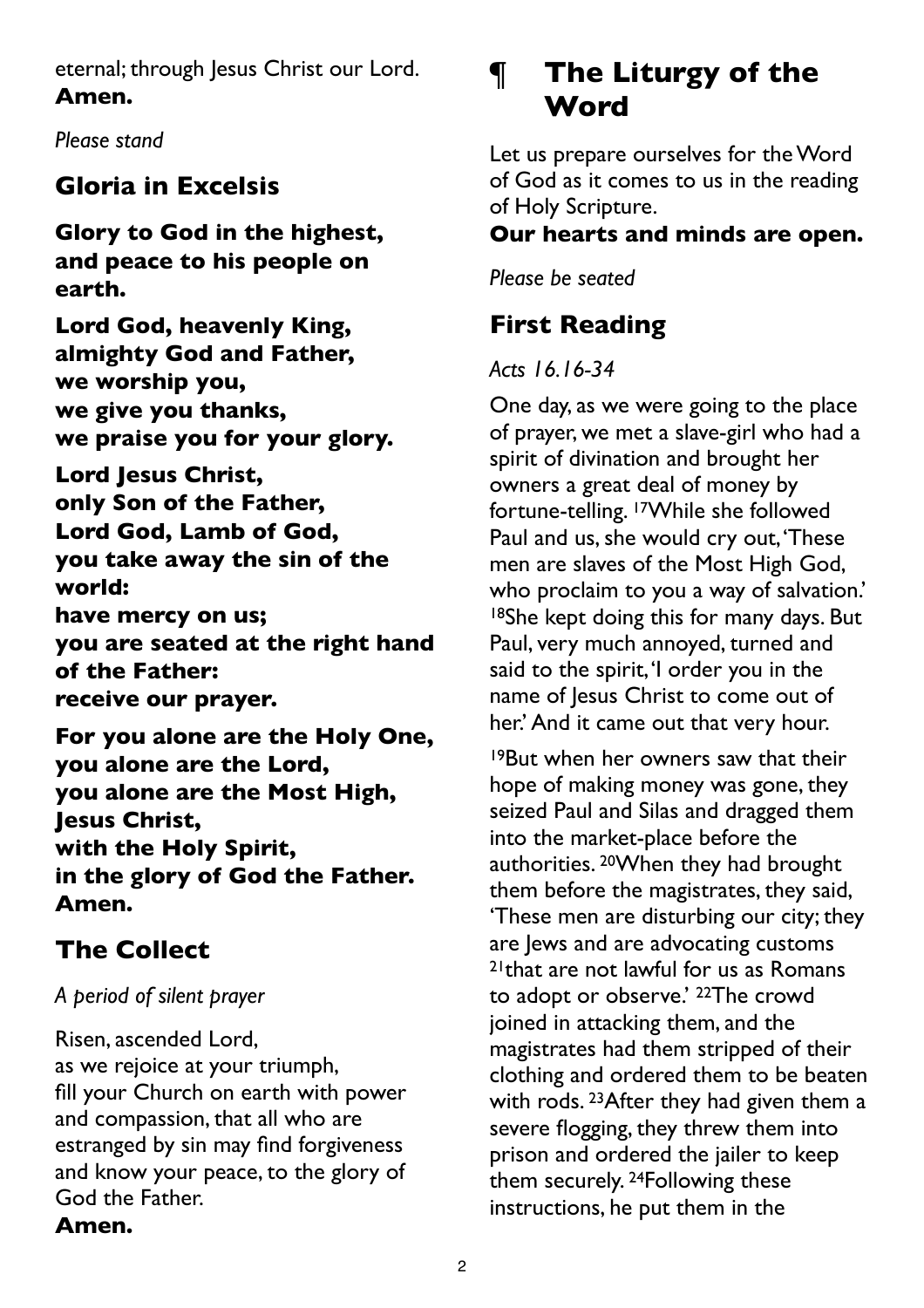innermost cell and fastened their feet in the stocks.

25About midnight Paul and Silas were praying and singing hymns to God, and the prisoners were listening to them. 26Suddenly there was an earthquake, so violent that the foundations of the prison were shaken; and immediately all the doors were opened and everyone's chains were unfastened. 27When the jailer woke up and saw the prison doors wide open, he drew his sword and was about to kill himself, since he supposed that the prisoners had escaped. 28But Paul shouted in a loud voice, 'Do not harm yourself, for we are all here.' 29The jailer called for lights, and rushing in, he fell down trembling before Paul and Silas. 30Then he brought them outside and said, 'Sirs, what must I do to be saved?' 31They answered, 'Believe on the Lord Jesus, and you will be saved, you and your household.' 32They spoke the word of the Lord to him and to all who were in his house. 33At the same hour of the night he took them and washed their wounds; then he and his entire family were baptized without delay. 34He brought them up into the house and set food before them; and he and his entire household rejoiced that he had become a believer in God.

This is the word of the Lord. **Thanks be to God.**

*Please be seated*

## **Second Reading**

#### *Revelation 22.12-End*

I, John, heard a voice saying to me: 12'See, I am coming soon; my reward is with me, to repay according to everyone's work. 13I am the Alpha and

the Omega, the first and the last, the beginning and the end.

14Blessed are those who wash their robes, so that they will have the right to the tree of life and may enter the city by the gates.

<sup>15</sup>Outside are the dogs and sorcerers and fornicators and murderers and idolaters, and everyone who loves and practises falsehood.

16It is I, Jesus, who sent my angel to you with this testimony for the churches. I am the root and the descendant of David, the bright morning star.'

<sup>17</sup>The Spirit and the bride say, 'Come.'

And let everyone who hears say, 'Come.'

And let everyone who is thirsty come.

Let anyone who wishes take the water of life as a gift.

18I warn everyone who hears the words of the prophecy of this book: if anyone adds to them, God will add to that person the plagues described in this book; 19if anyone takes away from the words of the book of this prophecy, God will take away that person's share in the tree of life and in the holy city, which are described in this book.

20The one who testifies to these things says, 'Surely I am coming soon.' Amen. Come, Lord Jesus! 21The grace of the Lord Jesus be with all the saints. Amen.

This is the word of the Lord.

### **Thanks be to God.**

Let us stand to greet the Gospel of Christ.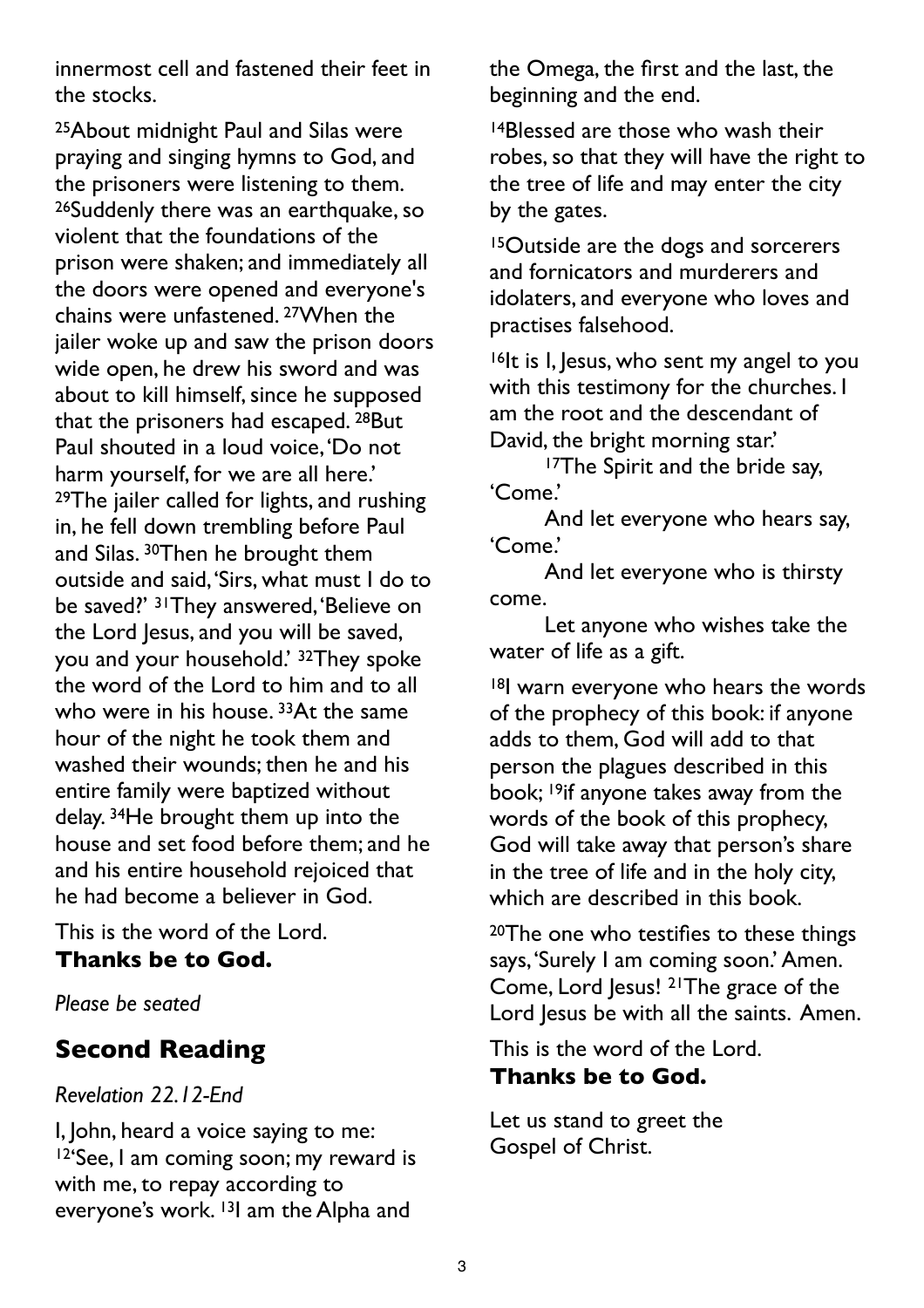## **The Gospel**

Alleluia, alleluia alleluia.

### **Alleluia, alleluia, alleluia.**

Come, Holy Spirit, fill the hearts of your faithful people and kindle in them the fire of your love.

### **Alleluia, alleluia, alleluia.**

The Lord be with you **and also with you.**

Hear the Gospel of our Lord Jesus Christ according to John.

## **Glory to you, O Lord.**

## *John 17.20-26*

Jesus looked up to heaven and prayed: 'Holy Father, 20I ask not only on behalf of these, but also on behalf of those who will believe in me through their word, <sup>21</sup>that they may all be one. As you, Father, are in me and I am in you, may they also be in us, so that the world may believe that you have sent me. 22The glory that you have given me I have given them, so that they may be one, as we are one, 23I in them and you in me, that they may become completely one, so that the world may know that you have sent me and have loved them even as you have loved me. 24Father, I desire that those also, whom you have given me, may be with me where I am, to see my glory, which you have given me because you loved me before the foundation of the world.

25'Righteous Father, the world does not know you, but I know you; and these know that you have sent me. 26I made your name known to them, and I will make it known, so that the love with which you have loved me may be in them, and I in them.'

This is the Gospel of the Lord.

## **Praise to you, O Christ.**

*Please be seated* 

## **Sermon**

*Please stand* 

## **The Creed**

Let us affirm our faith in Jesus Christ the Son of God.

**Though he was divine, he did not cling to equality with God, but made himself nothing. Taking the form of a slave, he was born in human likeness. He humbled himself and was obedient to death, even the death of the cross. Therefore God has raised him on high, and given him the name above every name: that at the name of Jesus every knee should bow, and every voice proclaim that Jesus Christ is Lord,**

## **to the glory of God the Father. Amen.** *cf Philippians*

*2.6-11*

*Please be seated*

## **Prayers of Intercession**

In joy and hope we pray. We pray to the Father.

### **Hear our prayer.**

That our risen and ascended Saviour may fill us with the joy of his Spirit… We pray to the Father.

### **Hear our prayer.**

That isolated and persecuted churches may find fresh strength in the good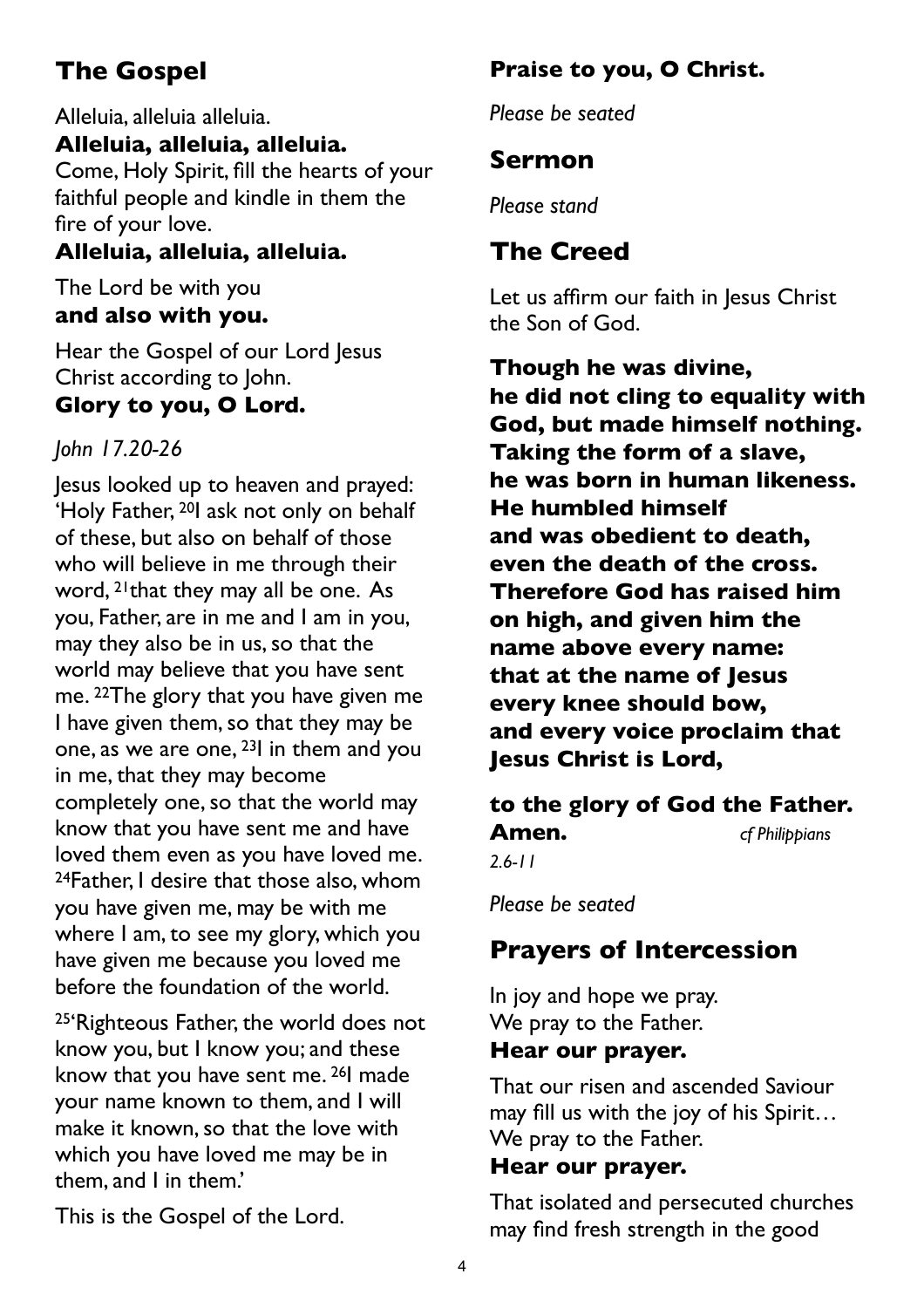news of the resurrection… we pray to the Father.

#### **Hear our prayer.**

That God may grant us humility to be subject to one another in Christian love… we pray to the Father.

#### **Hear our prayer.**

That he would move us to provide for those who lack food, work, or shelter… we pray to the Father.

#### **Hear our prayer.**

That through the coming of his kingdom war and famine may cease through all the world… we pray to the Father.

## **Hear our prayer.**

That he may reveal the light of his presence to the sick, the weak and the dying, to comfort and strengthen them… we pray to the Father.

### **Hear our prayer.**

That he may send the fire of the Holy Spirit upon his people, so that we may bear faithful witness to his resurrection and ascension, we pray to the Father.

#### **Hear our prayer.**

Merciful Father,

**accept these prayers for the sake of your Son, our Saviour, Jesus Christ. Amen.**

## **¶ The Liturgy of the Sacrament**

*Please stand* 

## **The Peace**

God has made us one in Christ. He has set his seal upon us and, as a pledge of what is to come, has given the Spirit to dwell in our hearts. Alleluia. *cf Ephesians 1.13,14*

The peace of the Lord be always with you

#### **and also with you.**

Let us offer one another a sign of God's peace.

**Yours, Lord, is the greatness, the power, the glory, the splendour, and the majesty; for everything in heaven and on earth is yours. All things come from you, and of your own do we give you.**

## **The Eucharistic Prayer (A)**

The Lord is here. **His Spirit is with us.**

Lift up your hearts. **We lift them to the Lord.**

Let us give thanks to the Lord our God. **It is right to give thanks and praise.**

It is indeed right, our duty and our joy, always and everywhere to give you thanks, holy Father, almighty and eternal God, through Jesus Christ our Lord.

#### **To you be glory and praise for ever.**

For he is our great high priest who has entered once for all into the heavenly sanctuary, evermore to pour upon your Church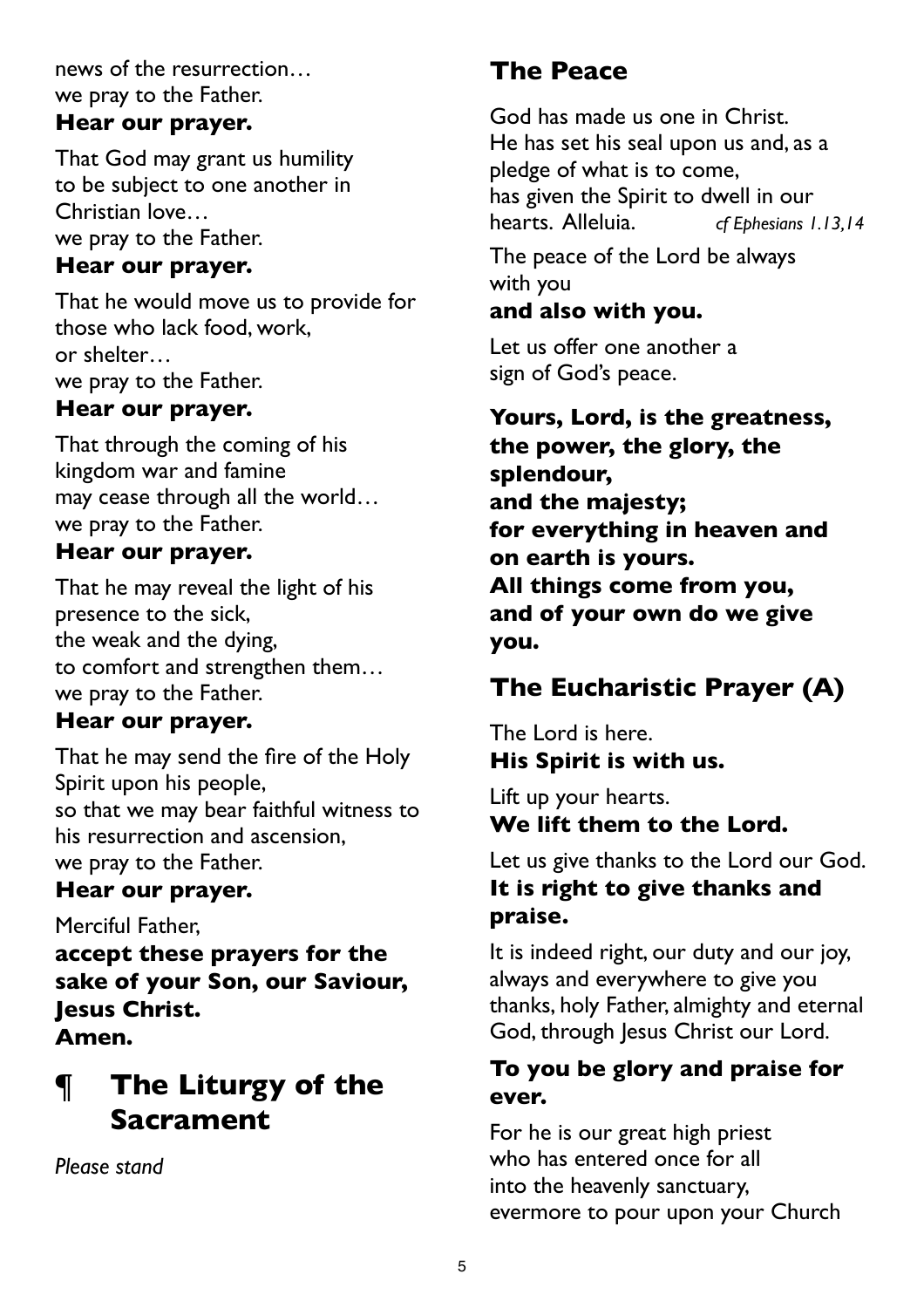the grace and comfort of your Holy Spirit.

### **To you be glory and praise for ever.**

He is the one who has gone before us, who calls us to be united in prayer as were his disciples in the upper room while they awaited his promised gift, the life-giving Spirit of Pentecost.

#### **To you be glory and praise for ever.**

Therefore all creation yearns with eager longing as angels and archangels sing the endless hymn of praise:

### **Holy, holy, holy Lord, God of power and might, heaven and earth are full of your glory.**

#### **Hosanna in the highest. Blessed is he who comes in the name of the Lord. Hosanna in the highest.**

Accept our praises, heavenly Father, through your Son our Saviour Jesus Christ, and as we follow his example and obey his command, grant that by the power of your Holy Spirit these gifts of bread and wine

may be to us his body and his blood; who, in the same night that

he was betrayed,

took bread and gave you thanks; he broke it and gave it to his disciples,

saying:

Take, eat; this is my body which is given for you;

do this in remembrance of me.

### **To you be glory and praise for ever.**

In the same way, after supper he took the cup and gave you thanks; he gave it to them, saying: Drink this, all of you; this is my blood of the new covenant, which is shed for you and for many for the forgiveness of sins. Do this, as often as you drink it, in remembrance of me.

### **To you be glory and praise for ever.**

Therefore, heavenly Father, we remember his offering of himself made once for all upon the cross; we proclaim his mighty resurrection and glorious ascension; we look for the coming of your kingdom, and with this bread and this cup we make the memorial of Christ your Son our Lord.

Christ is the bread of life:

### **When we eat this bread and drink this cup, we proclaim your death, Lord Jesus, until you come in glory.**

Accept through him, our great high priest, this our sacrifice of thanks and praise, and as we eat and drink these holy gifts in the presence of your divine majesty, renew us by your Spirit, inspire us with your love and unite us in the body of your Son, Jesus Christ our Lord.

### **To you be glory and praise for ever.**

Through him, and with him, and in him, in the unity of the Holy Spirit, with all who stand before you in earth and heaven, we worship you, Father almighty, in songs of everlasting praise:

### **Blessing and honour and glory and power be yours for ever**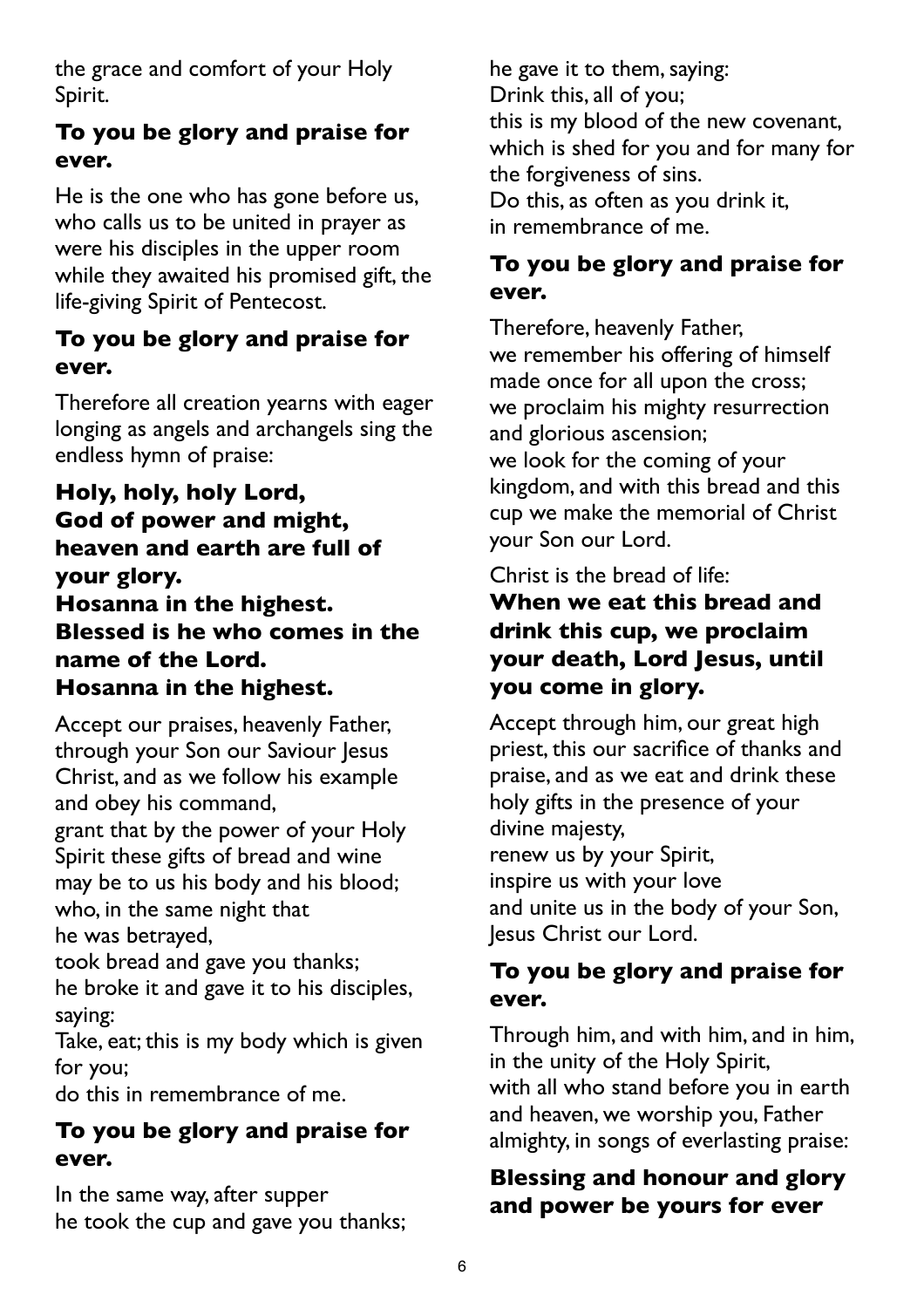### **and ever. Amen.**

## **The Lord's Prayer**

Looking for the coming of his kingdom, as our Saviour taught us, so we pray:

**Our Father in heaven, hallowed be your name, your kingdom come, your will be done, on earth as in heaven. Give us today our daily bread. Forgive us our sins as we forgive those who sin against us. Lead us not into temptation but deliver us from evil. For the kingdom, the power, and the glory are yours now and for ever. Amen.** 

## **Breaking of the Bread**

We break this bread to share in the body of Christ.

**Though we are many, we are one body, because we all share in one bread.**

## **Agnus Dei**

**Lamb of God, you take away the sin of the world, have mercy on us.**

**Lamb of God, you take away the sin of the world, have mercy on us.**

**Lamb of God, you take away the sin of the** 

#### **world, grant us peace.**

## **Giving of Communion**

Alleluia. Christ our passover is sacrificed for us.

### **Therefore let us keep the feast. Alleluia.**

*Communicant members of any Christian Church are invited to receive Holy Communion. If you wish to receive a blessing please bow your head.*

## **Prayer after Communion**

*Silence is kept.*

Eternal God, giver of love and power, your Son Jesus Christ has sent us into all the world to preach the gospel of his kingdom: confirm us in this mission, and help us to live the good news we proclaim; through Jesus Christ our Lord. **Amen.**

**We thank you, Lord, that you have fed us in this sacrament, united us with Christ, and given us a foretaste of the heavenly banquet prepared for all peoples. Send us out in the power of your Spirit to live and work to your praise and glory. Amen.**

## **Notices**